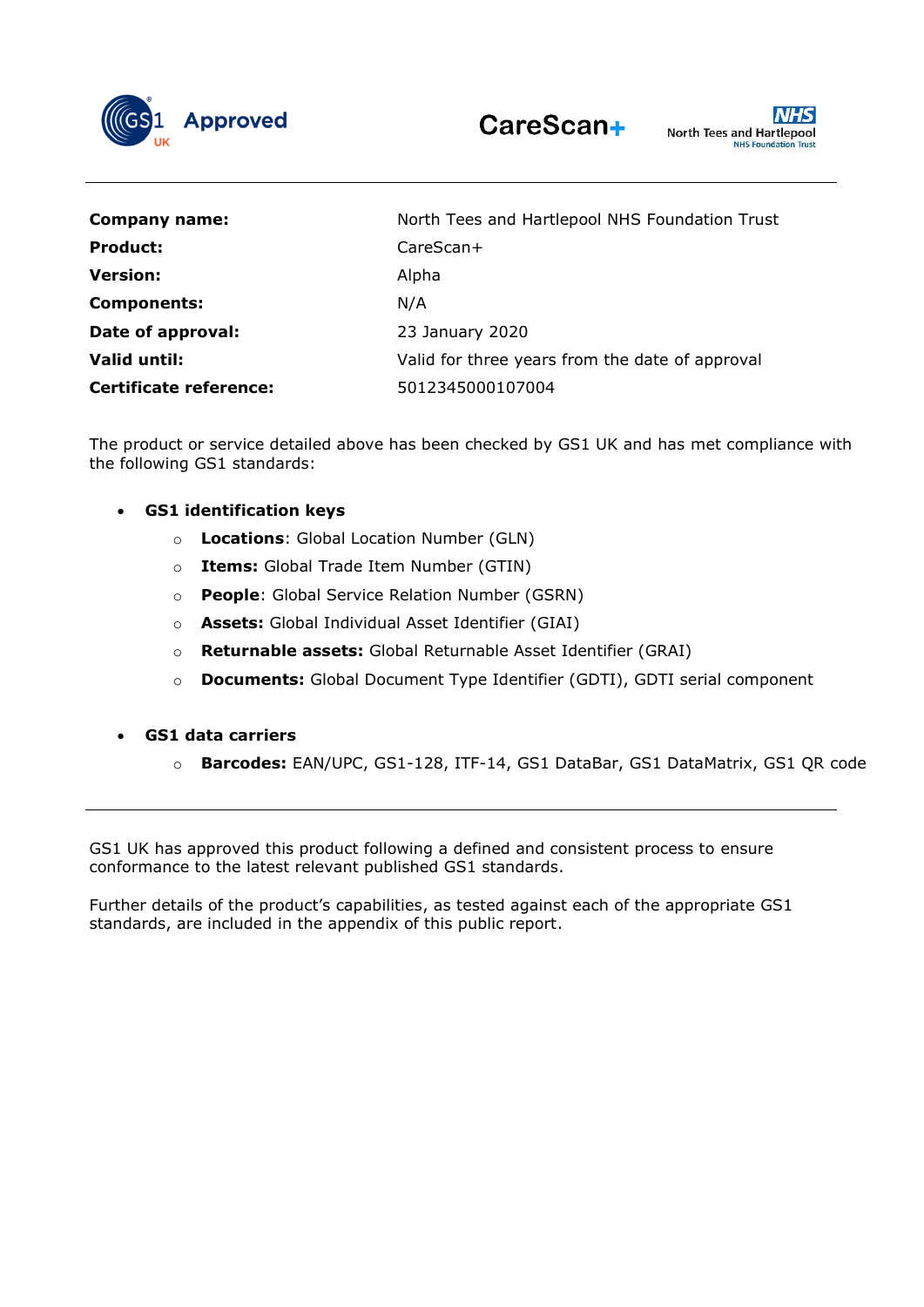**Please note:** the approval process does not guarantee that every application or usage of the product/service detailed above will result in GS1-compliant outputs. Factors affecting this could include user-error, data used and any interfacing software and hardware.

Att

**Paul Reid** Head of standards and consulting GS1 UK